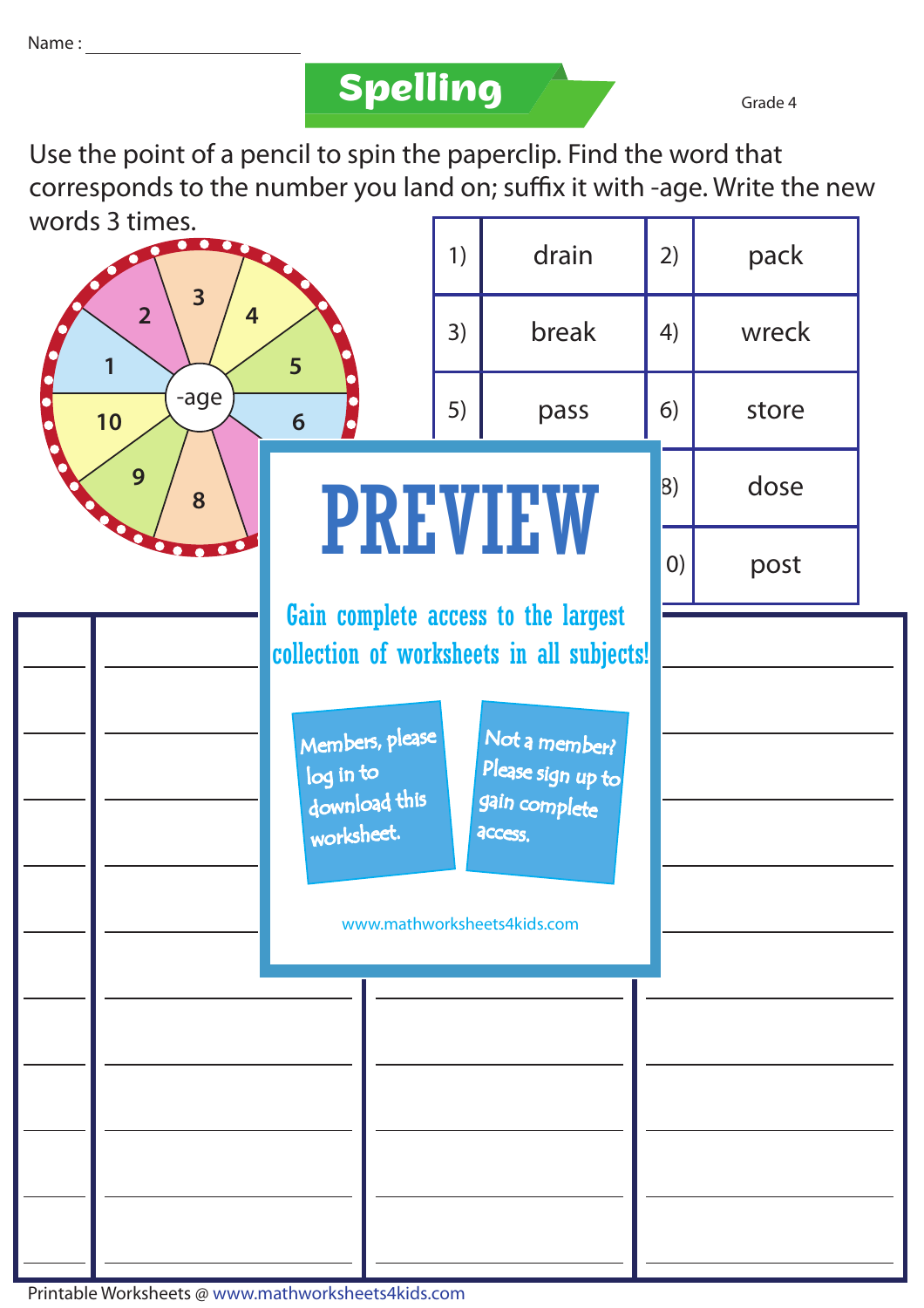# **Spelling**

|          |                                                                                  |                                                             | 11) | bag                                                            | 12)  | orphan  |  |
|----------|----------------------------------------------------------------------------------|-------------------------------------------------------------|-----|----------------------------------------------------------------|------|---------|--|
|          | 13<br>12<br>14<br>11<br>15<br>-age<br>20<br>16<br>$\bullet$                      |                                                             |     | leak                                                           | (14) | rough   |  |
|          |                                                                                  |                                                             |     | 15)<br>use                                                     | 16)  | cover   |  |
| 19<br>18 |                                                                                  |                                                             |     | <b>PREVIEW</b>                                                 |      | short   |  |
|          |                                                                                  |                                                             |     |                                                                |      | pilgrim |  |
|          | Gain complete access to the largest<br>collection of worksheets in all subjects! |                                                             |     |                                                                |      |         |  |
|          |                                                                                  | Members, please<br>log in to<br>download this<br>worksheet. |     | Not a member?<br>Please sign up to<br>gain complete<br>access. |      |         |  |
|          | www.mathworksheets4kids.com                                                      |                                                             |     |                                                                |      |         |  |
|          |                                                                                  |                                                             |     |                                                                |      |         |  |
|          |                                                                                  |                                                             |     |                                                                |      |         |  |
|          |                                                                                  |                                                             |     |                                                                |      |         |  |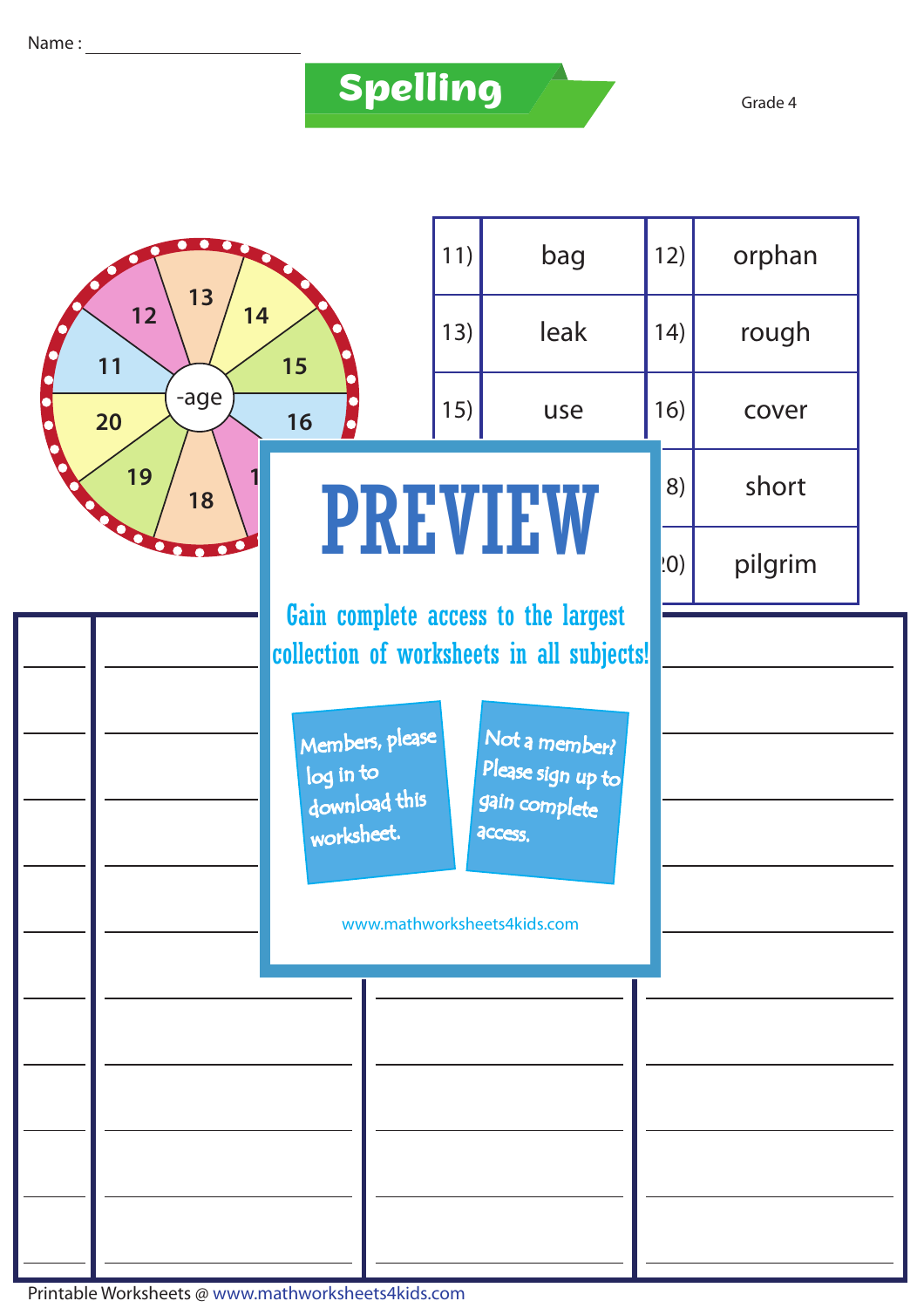#### Name : **Answer Key**

### **Spelling Grade 4**

Use the point of a pencil to spin the paperclip. Find the word that corresponds to the number you land on; suffix it with -age. Write the new words 3 times. (Answers may vary.)

| words 3 times. (Answers may vary.)                                     |                        |                                                                                  |                 | 1)                                 | drain          | 2)         | pack     |  |
|------------------------------------------------------------------------|------------------------|----------------------------------------------------------------------------------|-----------------|------------------------------------|----------------|------------|----------|--|
| $\overline{\mathbf{3}}$<br>$\overline{2}$<br>4<br>$5\overline{)}$<br>1 |                        |                                                                                  |                 | 3)                                 | break          | 4)         | wreck    |  |
|                                                                        | -age<br>10<br>6        |                                                                                  |                 | 5)                                 | pass           | 6)         | store    |  |
| 9<br>8                                                                 |                        |                                                                                  |                 | <b>PREVIEW</b>                     |                |            | dose     |  |
|                                                                        |                        |                                                                                  |                 |                                    |                | (0)        | post     |  |
| 1)                                                                     | drainas                | Gain complete access to the largest<br>collection of worksheets in all subjects! |                 |                                    |                |            | drainage |  |
| 5)                                                                     | passag                 |                                                                                  | Members, please | Not a member?                      |                | passage    |          |  |
| 3)                                                                     | <b>breaka</b>          | log in to                                                                        | download this   | Please sign up to<br>gain complete | breakage       |            |          |  |
| 2)                                                                     | packas                 | worksheet.                                                                       |                 | access.                            |                | package    |          |  |
| 7)                                                                     | carriac                | www.mathworksheets4kids.com                                                      |                 |                                    |                | carriage   |          |  |
| 9)                                                                     | percentag <del>e</del> |                                                                                  |                 | <b>Percentage</b>                  |                | percentage |          |  |
| 6)                                                                     | storage                |                                                                                  | storage         |                                    | <b>storage</b> |            |          |  |
| 10)                                                                    | postage                |                                                                                  | postage         |                                    | postage        |            |          |  |
| 4)                                                                     | wreckage               |                                                                                  | wreckage        |                                    | wreckage       |            |          |  |
| 8)                                                                     | dosage                 |                                                                                  | dosage          |                                    | dosage         |            |          |  |